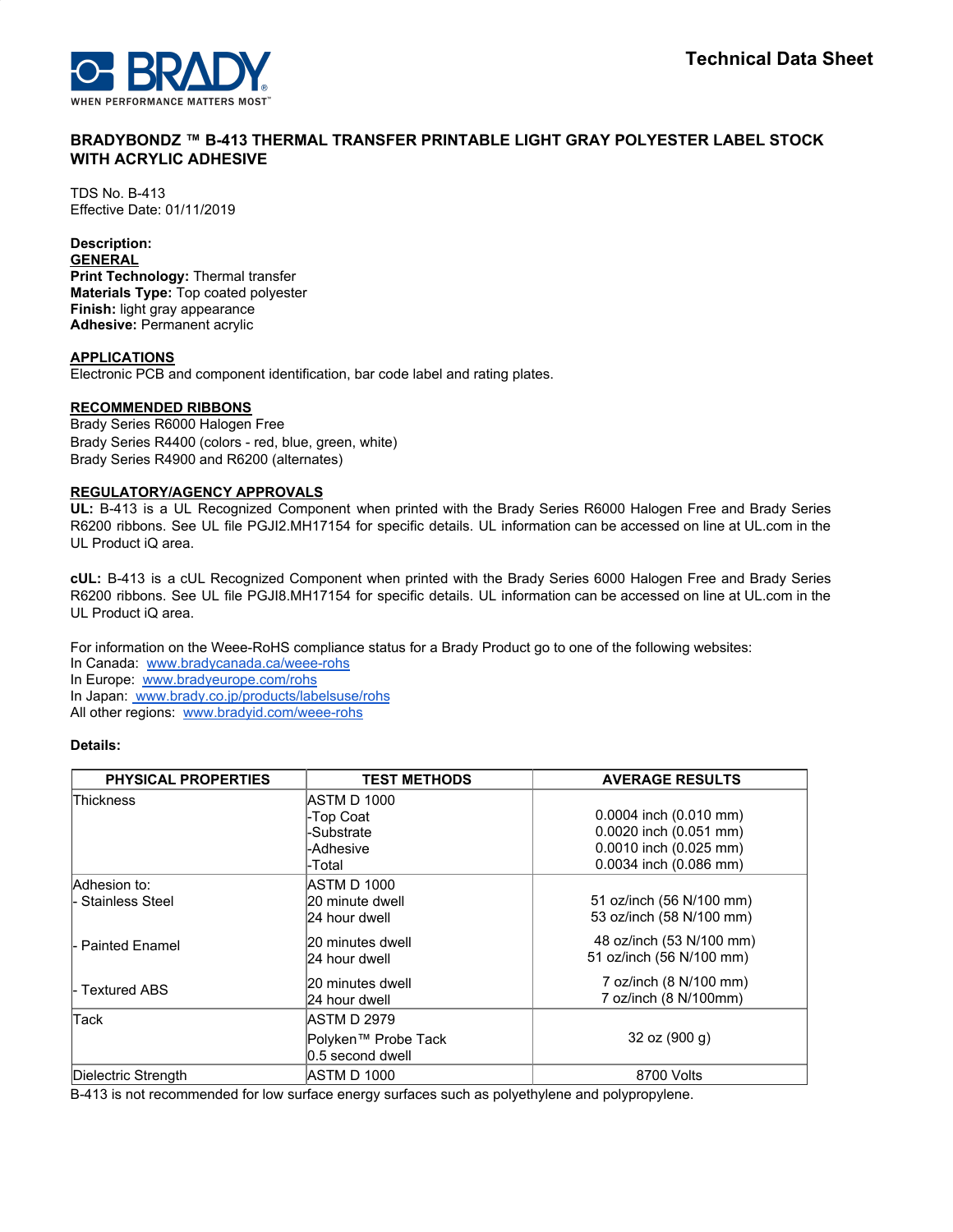Performance properties tested on B-413 printed with the Brady Series R6000 Halogen Free and Brady Series R6200 ribbons. Printed samples were laminated to aluminum and allowed to dwell 24 hours before exposure to the indicated environments. Unless noted, results are the same for both ribbons.

| <b>PERFORMANCE PROPERTIES</b>       | <b>TEST METHOD</b>                                                                  | <b>TYPICAL RESULTS</b>                                  |  |
|-------------------------------------|-------------------------------------------------------------------------------------|---------------------------------------------------------|--|
| High Service Temperature            | 30 days at various temperatures                                                     | No visible effect to label at 110 <sup>o</sup> C.       |  |
|                                     |                                                                                     | Slightly darker at 120 <sup>o</sup> C.                  |  |
|                                     |                                                                                     | Slight shrinkage and darker at 145 <sup>o</sup> C, but  |  |
|                                     |                                                                                     | llabel still functional.                                |  |
| Low Service Temperature             | 30 days at -70°C                                                                    | No visible effect                                       |  |
| Short Term High Service Temperature | 5 minutes at various temperatures                                                   | Slight shrink, no visible effect to label at<br>180°C.  |  |
|                                     |                                                                                     | Slight shrink, no visible effect to label at<br>l200°C. |  |
|                                     |                                                                                     | Slight shrink, no visible effect to label at<br>l210°C. |  |
| Humidity Resistance                 | $ 30 \text{ days}$ at 100°F (37°C) and 95% relative No visible effect.<br>humidity. |                                                         |  |
| Weatherability                      | ASTM G155, Cycle 1<br>30 days in Xenon Arc Weatherometer                            | Darkened, but label still functional.                   |  |
| Salt Fog Resistance                 | ASTM B 117                                                                          | <b>No Visible effect</b>                                |  |
| Abrasion Resistance                 | Taber Abraser, CS-10 grinding wheels,<br>500q/arm (Fed. Std. 191A, Method 5306)     | R6000 Halogen Free: Print legible after<br>100 cycles   |  |

| <b>PERFORMANCE PROPERTY</b><br><b>CHEMICAL RESISTANCE</b> |
|-----------------------------------------------------------|
|-----------------------------------------------------------|

Samples were printed with the Brady Series R6000 Halogen Free and the Brady Series R6200 ribbons. Samples were laminated to aluminum panels and allowed to dwell 24 hours prior to testing. Testing was conducted at room temperature and consisted of 30 minute immersions in the specified test fluid. After immersion, the samples were removed from the test fluid and the printed image rubbed 10 times with a cotton swab saturated with the test fluid. The rating scale below shows the effect to the quality of the print for each sample.

|                                    | SUBJECTIVE OBSERVATION OF VISUAL CHANGE |                                 |                 |                    |                 |
|------------------------------------|-----------------------------------------|---------------------------------|-----------------|--------------------|-----------------|
| <b>CHEMICAL</b><br><b>REAGENT</b>  |                                         | <b>EFFECTS TO PRINTED IMAGE</b> |                 |                    |                 |
|                                    | <b>EFFECT TO</b><br><b>LABEL STOCK</b>  | R6000 Halogen Free              |                 | R6200              |                 |
|                                    |                                         | <b>WITHOUT RUB</b>              | <b>WITH RUB</b> | <b>WITHOUT RIB</b> | <b>WITH RUB</b> |
| Acetone                            | Slight adhesive<br>ooze                 | 1                               | 5               | 1                  | 5               |
| Toluene                            | Slight adhesive<br>ooze                 | 1                               | 5               | 1                  | 5               |
| Isopropyl Alcohol                  | No visible effect                       | 1                               | 1               | 1                  | 1               |
| <b>Mineral Spirits</b>             | No visible effect                       | 1                               | 1               | 1                  | 1               |
| Gasoline                           | Slight adhesive<br>ooze                 | 1                               | 1               | 1                  | 1               |
| JP-8 Jet Fuel                      | Slight adhesive<br>ooze                 | 1                               | 1               | 1                  | 1               |
| <b>Brake Fluid</b>                 | No visible effect                       | 1                               | 1               | 1                  | 12              |
| Skydrol <sup>®</sup> 500B-4        | Slight adhesive<br>ooze                 | 1                               | 2               | $\overline{2}$     | 4               |
| SAE 20 WT Oil at<br>$70^{\circ}$ C | No visible effect                       | 1                               | 1               | 1                  | 1               |
| <b>MIL 5606 Oil</b>                | No visible effect                       | 1                               | 1               |                    |                 |